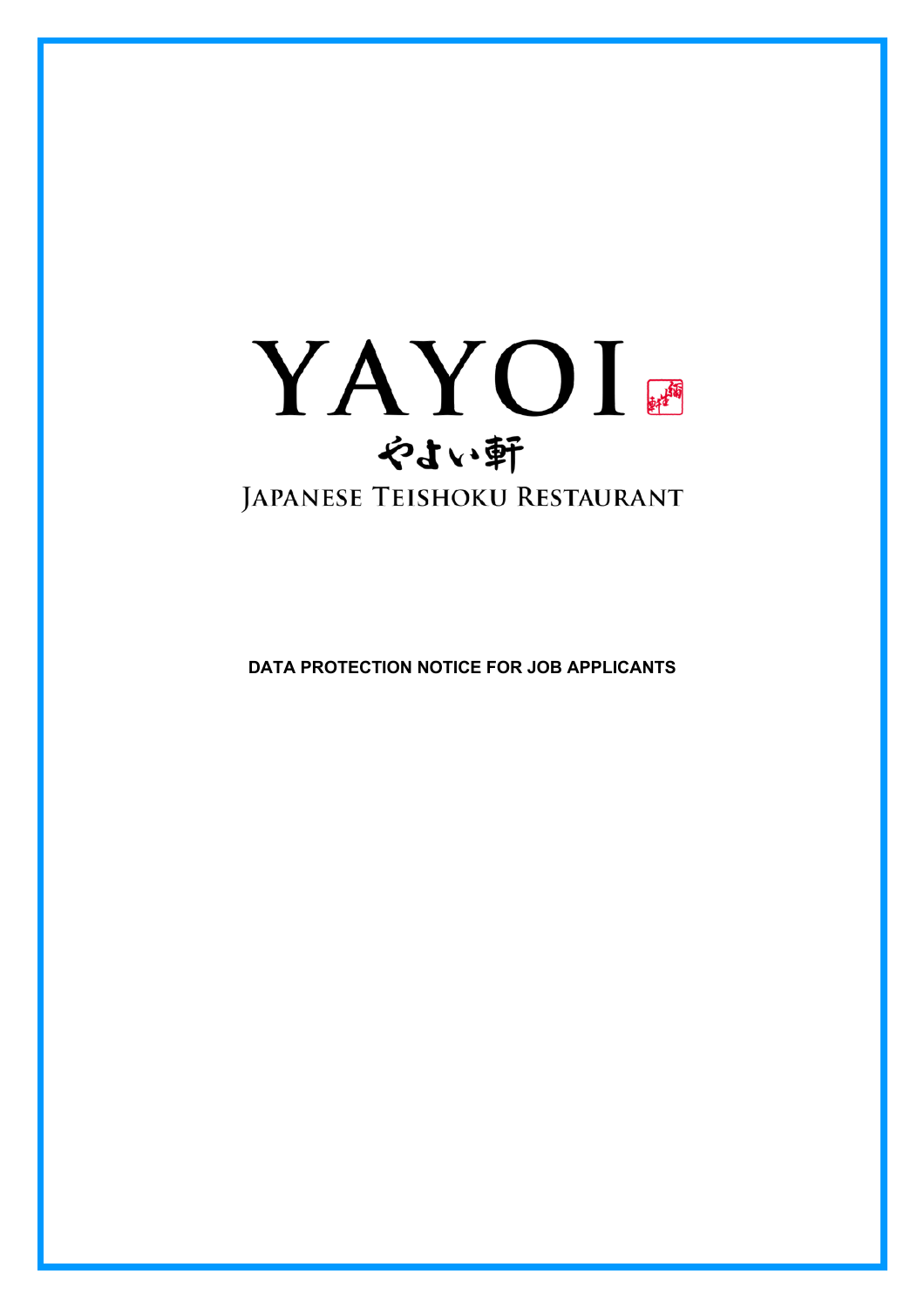## **DATA PROTECTION NOTICE FOR JOB APPLICANTS**

This Data Protection Notice ("**Notice**") sets out the basis upon which *PLENUS & MK PTE LTD* ("**we**", "**us**" or "**our**") may collect, use, disclose or otherwise process personal data of job applicants in accordance with the Personal Data Protection Act ("**PDPA**"). This Policy applies to personal data in our possession or under our control, including personal data in the possession of organisations which we have engaged to collect, use, disclose or process personal data for our purposes.

### **APPLICATION OF THIS NOTICE**

1. This Notice applies to all persons who have applied for any such position with us ("**job applicants**").

### **PERSONAL DATA**

- 2. As used in this Notice, "**personal data**" means data, whether true or not, about an employee or a job applicant who can be identified: (a) from that data; or (b) from that data and other information to which we have or are likely to have access.
- 3. Personal data which we may collect includes, without limitation, your:
	- (a) name or alias, gender, last 4 characters of you NRIC/FIN or passport number, date of birth, nationality, and country and city of birth;
	- (b) mailing address, telephone numbers, email address and other contact details;
	- (c) resume, educational qualifications, professional qualifications and certifications and employment references;
	- (d) employment and training history; and
	- (e) work-related health issues and disabilities.
- 4. Other terms used in this Notice shall have the meanings given to them in the PDPA (where the context so permits).

# **COLLECTION, USE AND DISCLOSURE OF PERSONAL DATA**

- 5. We generally collect personal data that (a) you knowingly and voluntarily provide in the course of or in connection with your employment or job application with us, or via a third party who has been duly authorised by you to disclose your personal data to us (your "**authorised representative**", which may include your job placement agent), after (i) you (or your authorised representative) have been notified of the purposes for which the data is collected, and (ii) you (or your authorised representative) have provided written consent to the collection and usage of your personal data for those purposes, or (b) collection and use of personal data without consent is permitted or required by the PDPA or other laws. We shall seek your consent before collecting any additional personal data and before using your personal data for a purpose which has not been notified to you (except where permitted or authorised by law).
- 6. Your personal data will be collected and used by us for the following purposes and we may disclose your personal data to third parties where necessary for the following purposes: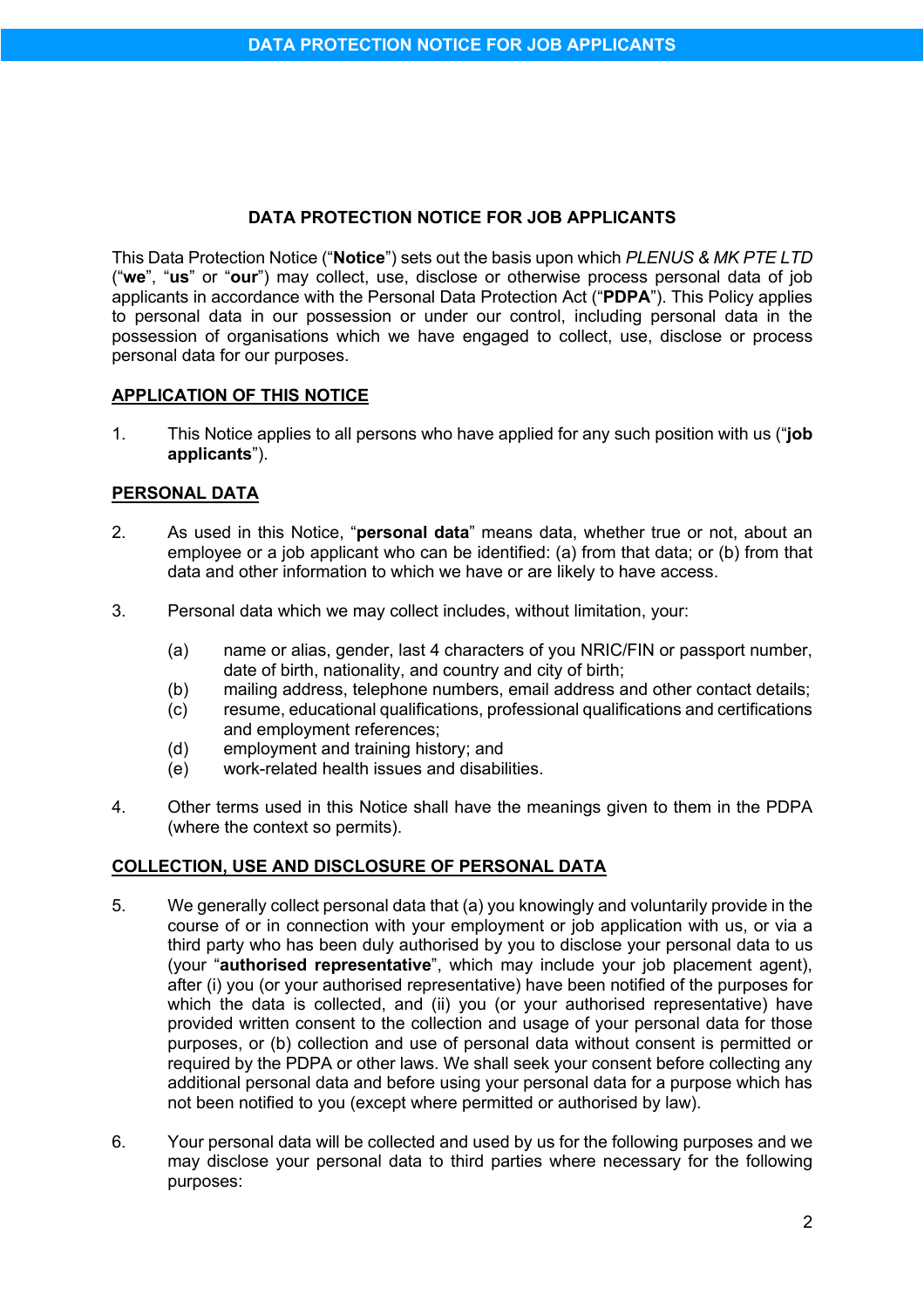- (a) assessing and evaluating your suitability for employment in any current or prospective position within the organisation;
- (b) verifying your identity and the accuracy of your personal details and other information provided;
- (c) performing obligations under or in connection with your contract of employment with us, including payment of remuneration and tax; and
- (d) facilitating our compliance with any laws, customs and regulations which may be applicable to us.
- 7. After the lapse of the opt-out period, you may notify us that you no longer wish to consent to the purposes for which your consent was deemed by notification by withdrawing your consent for the collection, use or disclosure of your personal data in relation to those purposes.

### **RELIANCE ON THE LEGITIMATE INTERESTS EXCEPTION**

- 8. In compliance with the PDPA, we may collect, use or disclose your personal data without your consent for the legitimate interests of *PLENUS & MK PTE LTD* or another person. In relying on the legitimate interests exception of the PDPA, *PLENUS & MK PTE LTD* will assess the likely adverse effects on the individual and determine that the legitimate interests outweigh any adverse effect.
- 9. In line with the legitimate interests' exception, we will collect, use or disclose your personal data for the following purposes:
	- a. Fraud detection and prevention; and
	- b. Detection and prevention of misuse of services.

The purposes listed in the above clause may continue to apply even in situations where your relationship with us (for example, pursuant to a contract) has been terminated or altered in any way, for a reasonable period thereafter.

### **WITHDRAWING CONSENT**

- 10. The consent that you provide for the collection, use and disclosure of your personal data will remain valid until such time it is being withdrawn by you in writing. As a job applicant, you may withdraw consent and request us to stop collecting, using and/or disclosing your personal data for any or all of the purposes listed above by submitting your request in writing or via email to our Data Protection Officer at the contact details provided below.
- 11. Upon receipt of your written request to withdraw your consent, we may require reasonable time (depending on the complexity of the request and its impact on our relationship with you) for your request to be processed and for us to notify you of the consequences of us acceding to the same, including any legal consequences which may affect your rights and liabilities to us. In general, we shall seek to process and effect your request within **thirty (30) days** of receiving it.
- 12. Whilst we respect your decision to withdraw your consent, please note that depending on the nature and extent of your request, we may not be in a position to process your job application (as the case may be). We shall, in such circumstances, notify you before completing the processing of your request (as outlined above). Should you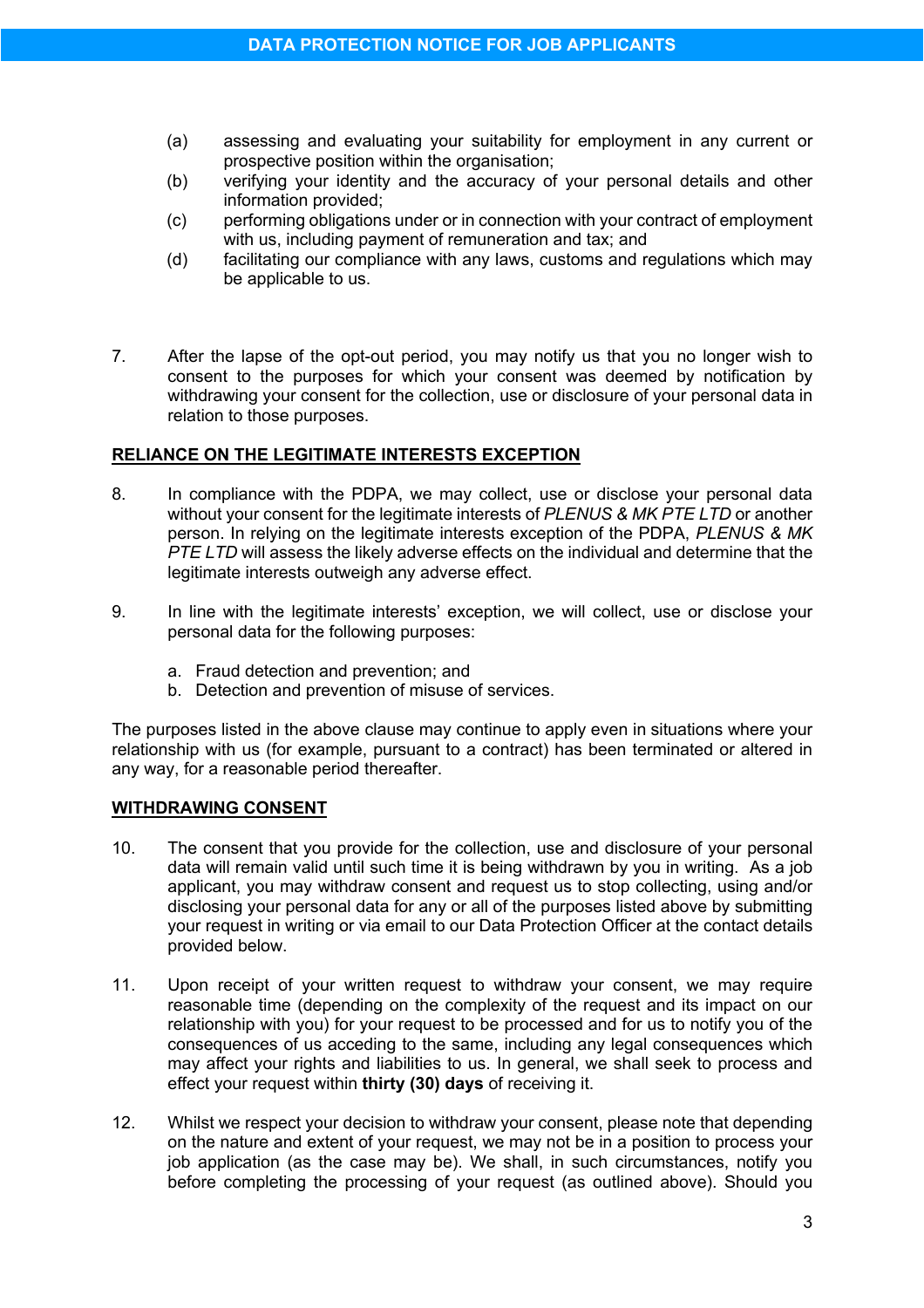decide to cancel your withdrawal of consent, please inform us in writing in the manner described in clause 7 above.

13. Please note that withdrawing consent does not affect our right to continue to collect, use and disclose personal data where such collection, use and disclose without consent is permitted or required under applicable laws.

### **ACCESS TO AND CORRECTION OF PERSONAL DATA**

- 14. If you wish to make (a) an access request for access to a copy of the personal data which we hold about you or information about the ways in which we use or disclose your personal data, or (b) a correction request to correct or update any of your personal data which we hold, you may submit your request in writing or via email to our Data Protection Officer at the contact details provided below.
- 15. Please note that a reasonable fee may be charged for an access request. If so, we will inform you of the fee before processing your request.
- 16. We will respond to your request as soon as reasonably possible. In general, our response will be within **fourteen (14) business days.** Should we not be able to respond to your access request within **thirty (30) days** after receiving your access request, we will inform you in writing within **thirty (30) days** of the time by which we will be able to respond to your request. If we are unable to provide you with any personal data or to make a correction requested by you, we shall generally inform you of the reasons why we are unable to do so (except where we are not required to do so under the PDPA).
- 17. Please note that depending on the request that is being made, we will only need to provide you with access to the personal data contained in the documents requested, and not to the entire documents themselves. In those cases, it may be appropriate for us to simply provide you with confirmation of the personal data that our organisation has on record, if the record of your personal data forms a negligible part of the document.

### **PROTECTION OF PERSONAL DATA**

- 18. To safeguard your personal data from unauthorised access, collection, use, disclosure, copying, modification, disposal or similar risks, we have introduced appropriate administrative, physical and technical measures such as minimised collection of personal data, authentication and access controls (such as good password practices, need-to-basis for data disclosure, etc.), encryption of data, up-to-date antivirus protection, and regular patching of operating system and other software.
- 19. You should be aware, however, that no method of transmission over the Internet or method of electronic storage is completely secure. While security cannot be guaranteed, we strive to protect the security of your information and are constantly reviewing and enhancing our information security measures.

# **ACCURACY OF PERSONAL DATA**

20. We generally rely on personal data provided by you (or your authorised representative). In order to ensure that your personal data is current, complete and accurate, please update us if there are changes to your personal data by informing our Data Protection Officer in writing or via email at the contact details provided below.